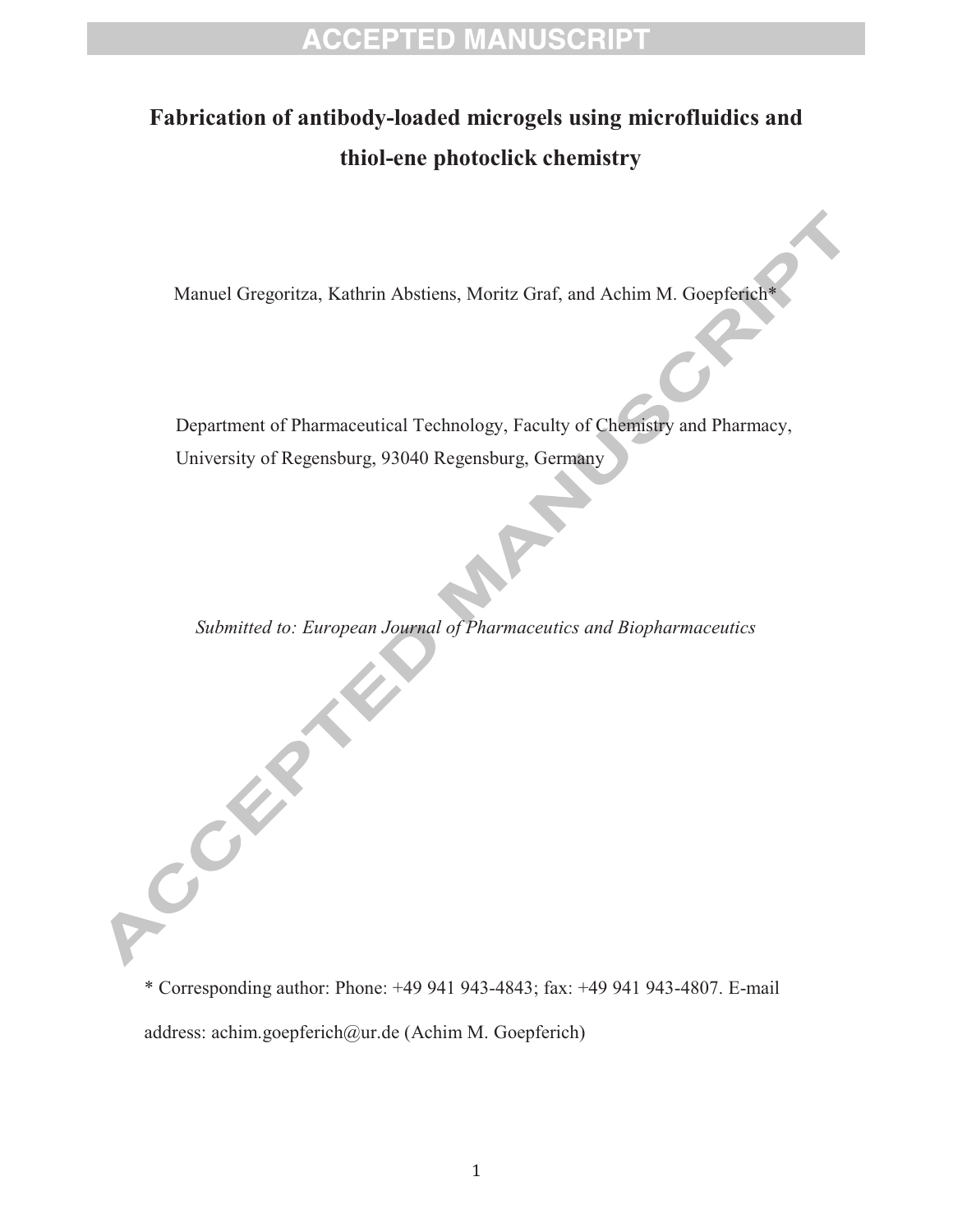### **ACCEPTED MANUSCRIPT**

### **Graphical Abstract**



#### **Keywords**

microgel, click chemistry, thiol-ene reaction, protein delivery, microfluidics, controlled Religions of the Property